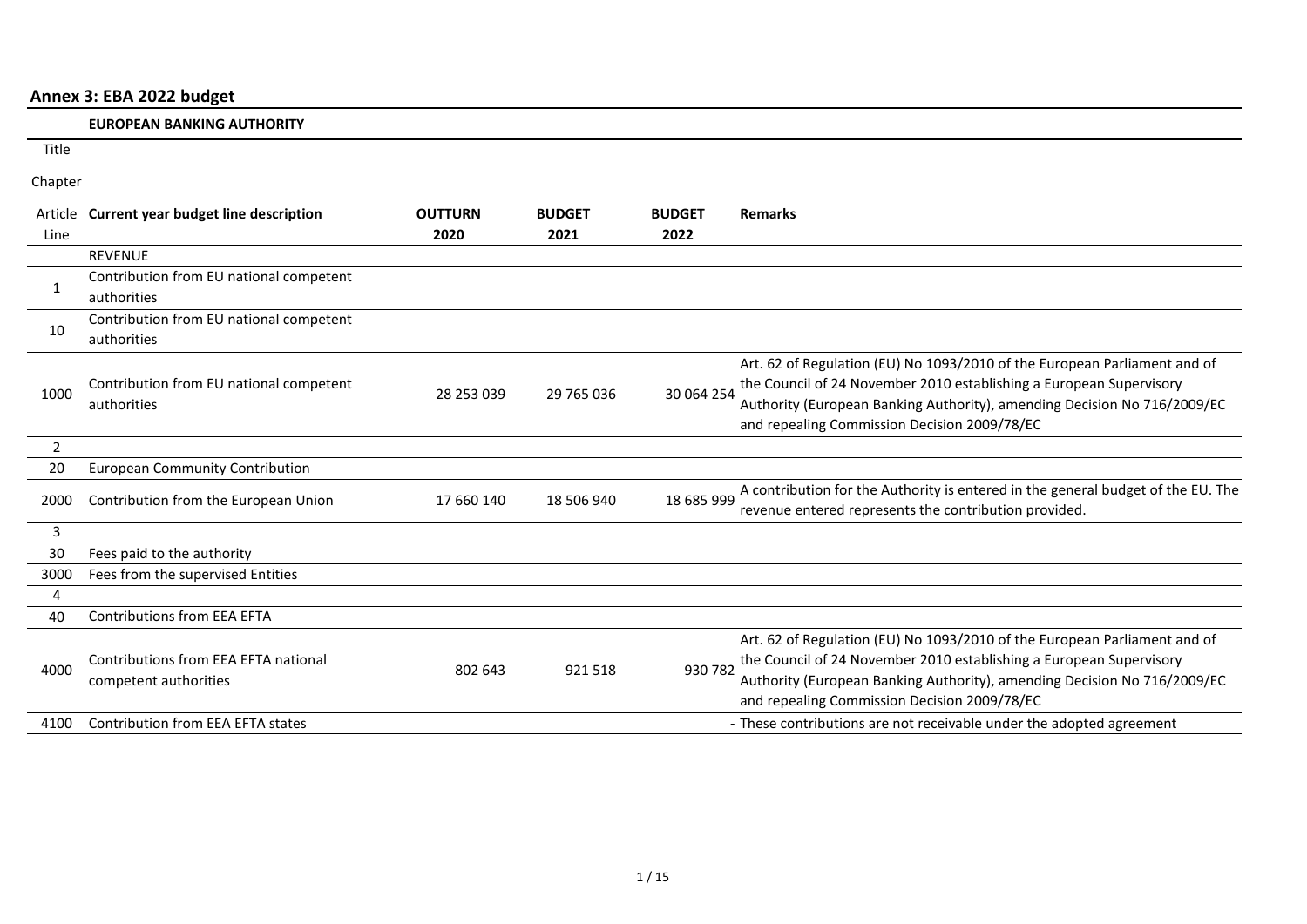|      | Article Current year budget line description                         | <b>OUTTURN</b> | <b>BUDGET</b> | <b>BUDGET</b> | <b>Remarks</b>                                                                                                                                                                                                                                                                                                                                                                                                          |
|------|----------------------------------------------------------------------|----------------|---------------|---------------|-------------------------------------------------------------------------------------------------------------------------------------------------------------------------------------------------------------------------------------------------------------------------------------------------------------------------------------------------------------------------------------------------------------------------|
| Line |                                                                      | 2020           | 2021          | 2022          |                                                                                                                                                                                                                                                                                                                                                                                                                         |
| 5    |                                                                      |                |               |               |                                                                                                                                                                                                                                                                                                                                                                                                                         |
| 50   | <b>Contribution from the Host Member State</b>                       |                |               |               |                                                                                                                                                                                                                                                                                                                                                                                                                         |
| 5000 | Contribution from the Host Member State                              | 500 000        | 575 000       | 575 000       | Contributions from the host member state will constitute external assigned<br>revenue in accordance with Article 20 of the EBA financial regulation.<br>Appropriations arising from externally assigned revenue that are not<br>consumed in a budget year automatically carry over to the following budget<br>year. This article shows the contribution received or expected to be received<br>for each reporting year. |
| 6    |                                                                      |                |               |               |                                                                                                                                                                                                                                                                                                                                                                                                                         |
| 60   | Revenue from operations                                              |                |               |               |                                                                                                                                                                                                                                                                                                                                                                                                                         |
| 6000 | Revenue from supervisor training fees and<br>other operations        | p.m.           | p.m.          |               | p.m. Revenue received for EBA services, from entities other than EU, EEA and NCA.                                                                                                                                                                                                                                                                                                                                       |
| 6001 | Revenue from bank interest and other items                           | p.m.           | p.m.          |               | p.m. Revenue from bank interest and other items.                                                                                                                                                                                                                                                                                                                                                                        |
| 7    | Administrative operation                                             |                |               |               |                                                                                                                                                                                                                                                                                                                                                                                                                         |
| 70   | Correction of Budgetary imbalances                                   |                |               |               |                                                                                                                                                                                                                                                                                                                                                                                                                         |
| 7000 | Correction of Budgetary imbalances balance of<br>the outturn account |                |               |               |                                                                                                                                                                                                                                                                                                                                                                                                                         |
| 9    |                                                                      |                |               |               |                                                                                                                                                                                                                                                                                                                                                                                                                         |
| 90   | Miscellaneous revenue                                                |                |               |               |                                                                                                                                                                                                                                                                                                                                                                                                                         |
| 9000 | Miscellaneous revenue                                                | p.m.           | p.m.          |               | p.m. Other miscellaneous revenue                                                                                                                                                                                                                                                                                                                                                                                        |
|      | <b>TOTAL REVENUE</b>                                                 | 47 215 822     | 49 768 495    | 50 256 034    |                                                                                                                                                                                                                                                                                                                                                                                                                         |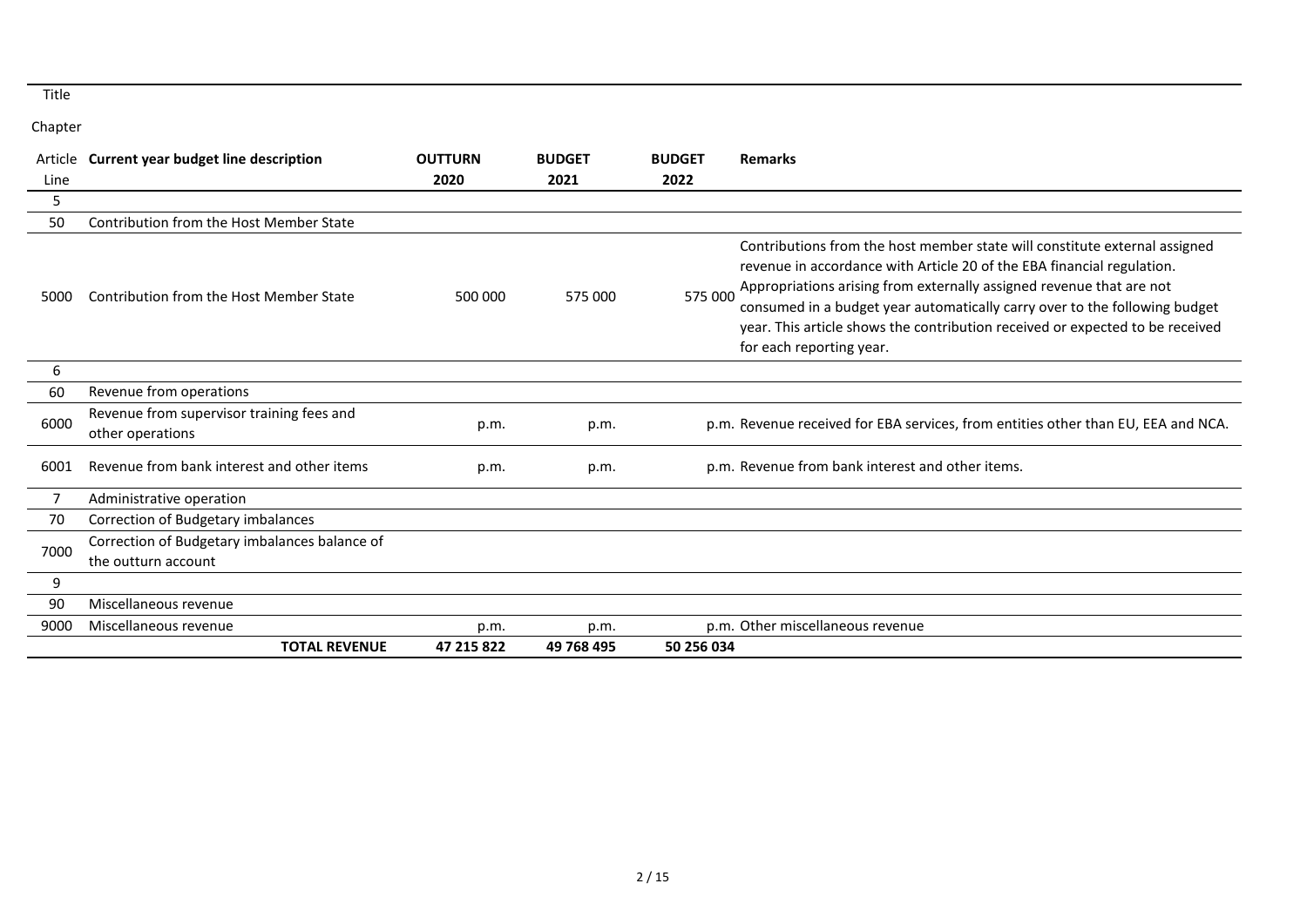|      | Article Current year budget line description          | <b>OUTTURN</b> | <b>BUDGET</b> | <b>BUDGET</b> | <b>Remarks</b>                                                                                                                                                                                                                                                                                                                                          |
|------|-------------------------------------------------------|----------------|---------------|---------------|---------------------------------------------------------------------------------------------------------------------------------------------------------------------------------------------------------------------------------------------------------------------------------------------------------------------------------------------------------|
| Line |                                                       | 2020           | 2021          | 2022          |                                                                                                                                                                                                                                                                                                                                                         |
|      | <b>EXPENDITURE</b>                                    |                |               |               |                                                                                                                                                                                                                                                                                                                                                         |
| 1    | <b>STAFF EXPENDITURE</b>                              |                |               |               |                                                                                                                                                                                                                                                                                                                                                         |
| 11   | <b>Staff in active employment</b>                     |                |               |               |                                                                                                                                                                                                                                                                                                                                                         |
| 110  | Staff holding a position in the establishment<br>plan |                |               |               |                                                                                                                                                                                                                                                                                                                                                         |
| 1100 | <b>Basic salaries</b>                                 | 13 133 671     | 14 291 160    | 14 499 415    | Staff regulations of officials of the European Communities (hereinafter "Staff<br>Regulations"), and in particular Art. 62 and Art. 66 applicable. Covers the basic<br>salaries of officials and temporary staff holding posts on the establishment<br>plans.                                                                                           |
| 1101 | Family allowances                                     | 1402418        | 1516788       | 1536980       | Staff Regulations, and in particular Articles 42a, 42b, 62, 67 and 68a thereof,<br>Article 3.2 of Annex VII thereto. Covers family allowances: household<br>allowance, dependent child allowance, pre-school allowance, education<br>allowance and parental leave allowance of relevant staff.                                                          |
| 1102 | Expatriation and foreign residence allowances         | 2 0 1 5 7 9 3  | 2 177 760     |               | Staff Regulations, and in particular Articles 62 and 69 thereof and Art. 4 of<br>2 206 501 Annex thereto. Covers the expatriation and foreign residence allowances of<br>relevant staff.                                                                                                                                                                |
| 110  | <b>Total article</b>                                  | 16 551 882     | 17 985 708    | 18 242 896    |                                                                                                                                                                                                                                                                                                                                                         |
| 111  | Other staff under Staff Regulations                   |                |               |               |                                                                                                                                                                                                                                                                                                                                                         |
| 1110 | Seconded national experts                             | 887 222        | 1 180 665     | 1 3 3 4 0 0 0 | Daily and monthly allowances, and travel in/out allowances, for Secondment of<br><b>National Experts</b>                                                                                                                                                                                                                                                |
| 1111 | Contract agents                                       | 2 679 234      | 3 144 394     |               | Conditions of employment of other servants of the European Union, and in<br>particular Art.3a and Title IV thereof. Covers the basic remuneration of<br>3 242 125 contract agents excluding the amounts paid in the form of weightings, which<br>are charged to item 1160. The social security and pension contributions are<br>charged to Article 113. |
| 1112 | Trainees                                              | 304 520        | 462 672       | 562 676       | Monthly maintenance grant and travel in/out allowances for trainees as per<br>EBA policy.                                                                                                                                                                                                                                                               |
| 111  | <b>Total article</b>                                  | 3 870 976      | 4787731       | 5 138 800     |                                                                                                                                                                                                                                                                                                                                                         |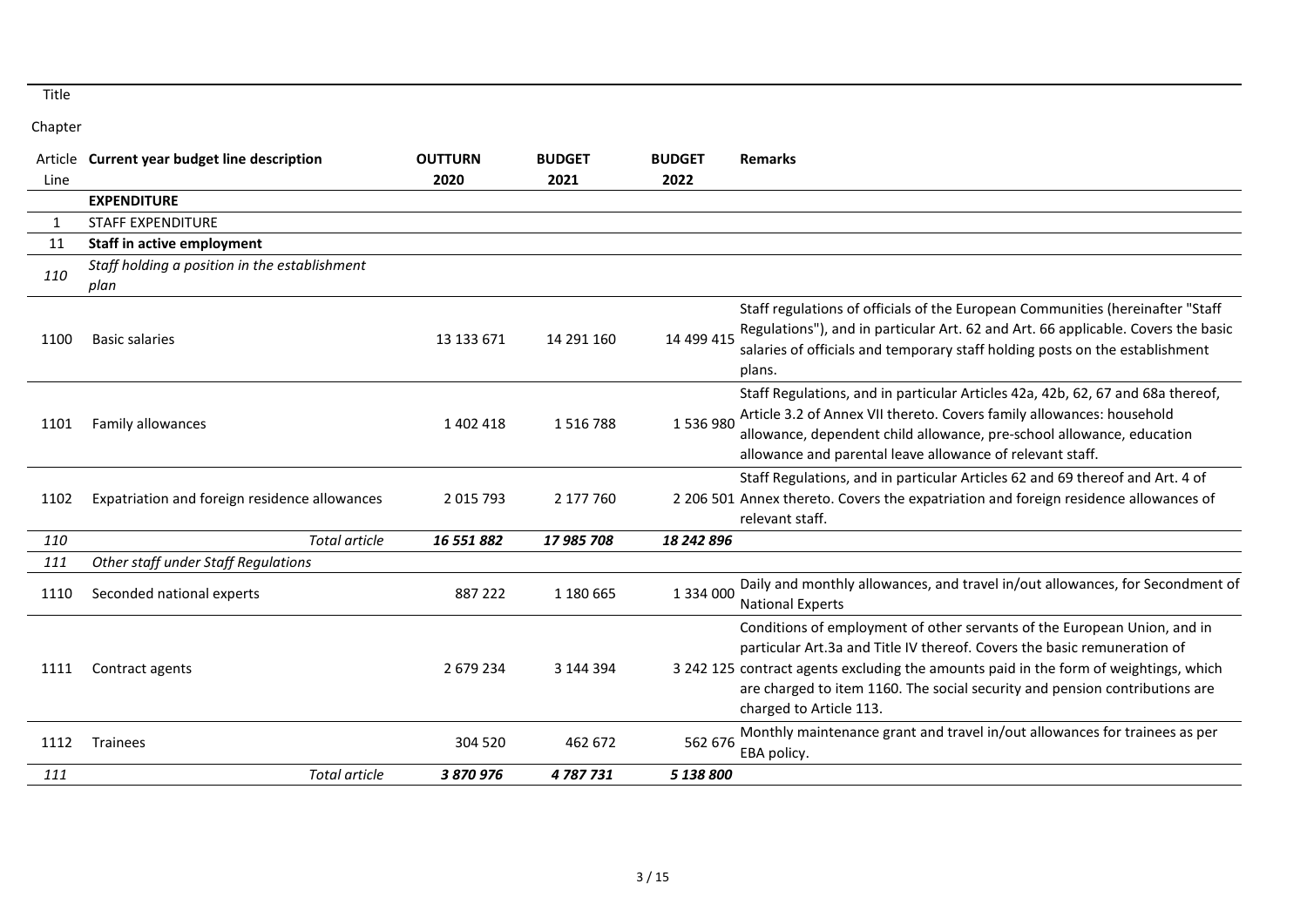| Line | Article Current year budget line description            | <b>OUTTURN</b><br>2020 | <b>BUDGET</b><br>2021 | <b>BUDGET</b><br>2022 | <b>Remarks</b>                                                                                                                                                                                                                                                                                                                                                                                                                                                                                                                                                                                                                               |
|------|---------------------------------------------------------|------------------------|-----------------------|-----------------------|----------------------------------------------------------------------------------------------------------------------------------------------------------------------------------------------------------------------------------------------------------------------------------------------------------------------------------------------------------------------------------------------------------------------------------------------------------------------------------------------------------------------------------------------------------------------------------------------------------------------------------------------|
| 113  | Contributions by the agency to social security          |                        |                       |                       |                                                                                                                                                                                                                                                                                                                                                                                                                                                                                                                                                                                                                                              |
| 1130 | Insurance against sickness                              | 535 197                | 585 240               |                       | Staff Regulations, and in particular Art. 72 thereof. Rules on sickness insurance<br>577 969 for officials of the European Communities, and in particular Art. 23 thereof.<br>Covers the Authority's sickness contributions.                                                                                                                                                                                                                                                                                                                                                                                                                 |
| 1131 | Insurance against accidents and occupational<br>disease | 59 953                 | 65 628                | 64 988                | Staff Regulations, and in particular Art. 73 thereof and Art. 15 of Annex VIII<br>thereto. Covers the Authority's contributions towards insurance against<br>accidents and occupational diseases and the supplementary expenditure<br>arising from the application of the statutory provisions in this area.                                                                                                                                                                                                                                                                                                                                 |
| 1132 | Insurance against unemployment                          | 207 447                | 226 944               |                       | Conditions of employment of other servants of the European Communities,<br>224 134 and in particular Art. 28 and 96 thereof. Covers the cost of unemployment<br>insurance for relevant staff.                                                                                                                                                                                                                                                                                                                                                                                                                                                |
| 1133 | Employers pension contributions                         | 1844233                | 2066689               |                       | Cost of employers pension as from Commission Decision on Staff Regulations,<br>2 098 266 and in particular Article 83a paragraph 2. This represents the amount to be<br>funded by NCA.                                                                                                                                                                                                                                                                                                                                                                                                                                                       |
| 113  | Total article                                           | 2 646 830              | 2 944 501             | 2 965 357             |                                                                                                                                                                                                                                                                                                                                                                                                                                                                                                                                                                                                                                              |
| 114  | Miscellaneous allowances and grants                     |                        |                       |                       |                                                                                                                                                                                                                                                                                                                                                                                                                                                                                                                                                                                                                                              |
| 1142 | Other allowances and repayments                         | 231 491                | 251 630               |                       | Covers various staff allowances and repayments including:<br>- Travel expenses for annual leave (Staff Regulations (Articles 72 and 23)<br>applicable to Temporary Agents);<br>Compensation in the event of dismissal of staff during or after probation for<br>249 682 obvious inadequacy (Art. 34 of the SR) and compensations in the event of<br>cancellation of the contract by the Agency (Art. 34);<br>- Birth & death grants (Staff Regs, in particular Art. 70, 74 & 75 thereof);<br>- Flat-rate allowances and payments at hourly rates for overtime worked (Staff<br>Regulations, and in particular Art. 56 and Annex VI thereto). |
| 114  | Total article                                           | 231491                 | 251 630               | 249 682               |                                                                                                                                                                                                                                                                                                                                                                                                                                                                                                                                                                                                                                              |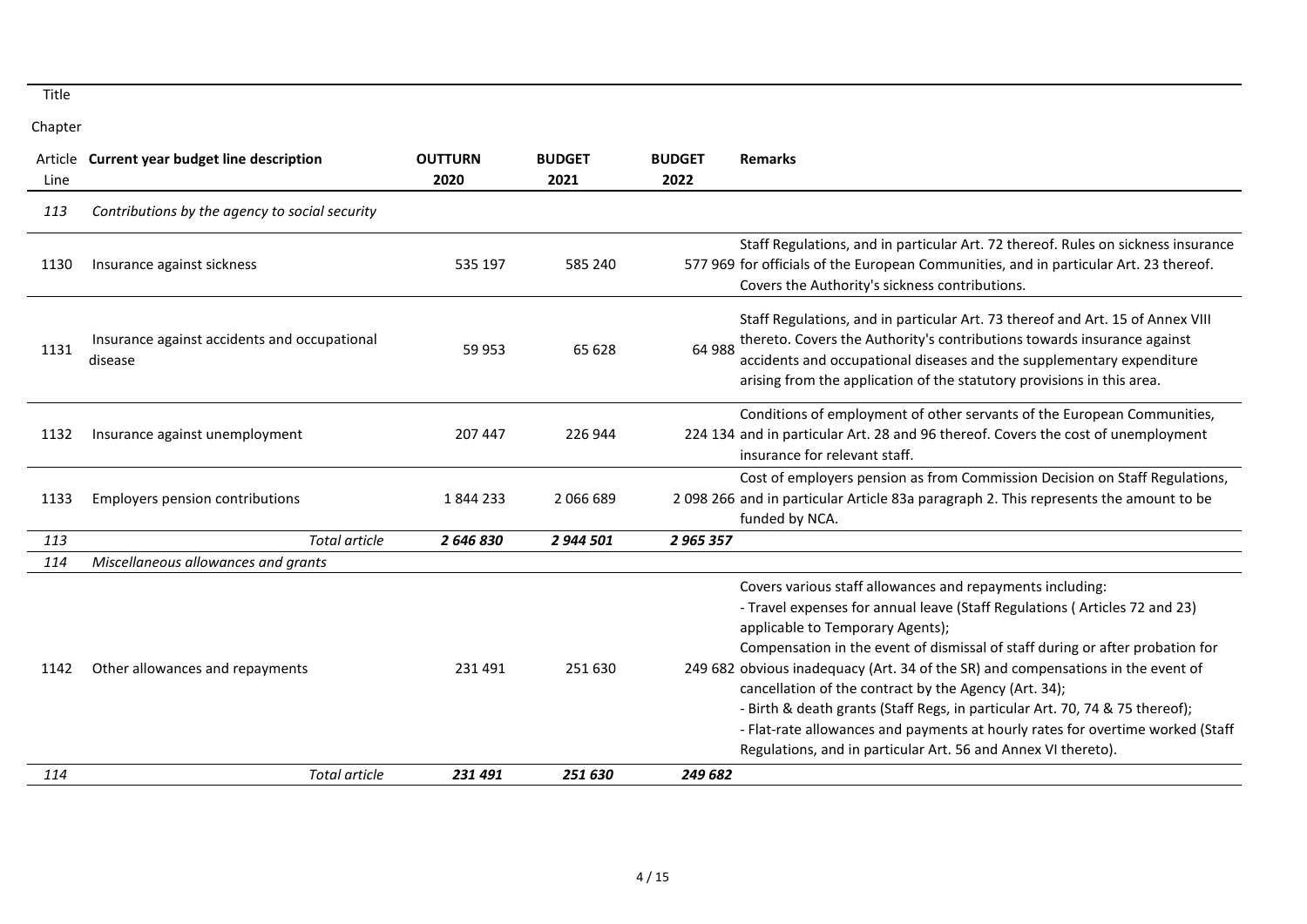|      | Article Current year budget line description                       | <b>OUTTURN</b> | <b>BUDGET</b> | <b>BUDGET</b> | <b>Remarks</b>                                                                                                                                                                                                                                                                                                                                      |
|------|--------------------------------------------------------------------|----------------|---------------|---------------|-----------------------------------------------------------------------------------------------------------------------------------------------------------------------------------------------------------------------------------------------------------------------------------------------------------------------------------------------------|
| Line |                                                                    | 2020           | 2021          | 2022          |                                                                                                                                                                                                                                                                                                                                                     |
| 116  | Salary weighting                                                   |                |               |               |                                                                                                                                                                                                                                                                                                                                                     |
| 1160 | Salary weighting                                                   | 3 301 033      | 3 8 3 2 3 7 1 |               | Staff Regulations, and in particular Art. 64 and 65 thereof and Art. 17 (3) of<br>3 838 550 Annex VII thereto. Covers the cost of weightings applied to the remuneration<br>of relevant staff.                                                                                                                                                      |
| 116  | Total article                                                      | 3 301 033      | 3 832 371     | 3 838 550     |                                                                                                                                                                                                                                                                                                                                                     |
| 11   | <b>Total chapter</b>                                               | 26 602 212     | 29 801 941    | 30 435 286    |                                                                                                                                                                                                                                                                                                                                                     |
| 12   | <b>Expenditure relating to staff management</b><br>and recruitment |                |               |               |                                                                                                                                                                                                                                                                                                                                                     |
| 120  | Expenditure on recruitment procedure                               |                |               |               |                                                                                                                                                                                                                                                                                                                                                     |
| 1200 | Expenditure on recruitment procedure                               | 15 4 83        | 64 559        | 60 209        | Expenditure arising from recruitment procedures, in particular the travel costs<br>of applicants attending for written tests, interviews and pre-employment<br>medical examinations, mission costs of external panel members, and vacancy<br>publication costs.                                                                                     |
| 120  | <b>Total article</b>                                               | 15 4 83        | 64 559        | 60 209        |                                                                                                                                                                                                                                                                                                                                                     |
| 121  | Travel expenses of recruited staff and family                      |                |               |               |                                                                                                                                                                                                                                                                                                                                                     |
| 1210 | Travel expenses of recruited staff and family                      | 3 3 8 9        | 15 040        | 32 000        | Staff Regulations, and in particular Art. 20 and 71 thereof and Art. 7 Annex VII<br>thereto. Covers travel expenses due to relevant staff (including their families)<br>on taking up their duties or leaving the institution or transfer to another place<br>of employment.                                                                         |
| 121  | <b>Total article</b>                                               | 3389           | 15 040        | 32 000        |                                                                                                                                                                                                                                                                                                                                                     |
| 122  | Installation, resettlement and transfer<br>allowances              |                |               |               |                                                                                                                                                                                                                                                                                                                                                     |
| 1220 | Installation, resettlement and transfer<br>allowances              | 132 756        | 252 000       |               | Staff Regulations, and in particular Art. 5 and 6 of Annex VII thereto. Covers<br>installation and resettlement allowances due to relevant staff obliged to<br>199 200 change their place of residence on taking up their duties, on transfer to a new<br>place of employment and upon finally leaving the institution and resettling<br>elsewhere. |
| 122  | Total article                                                      | 132756         | 252 000       | 199 200       |                                                                                                                                                                                                                                                                                                                                                     |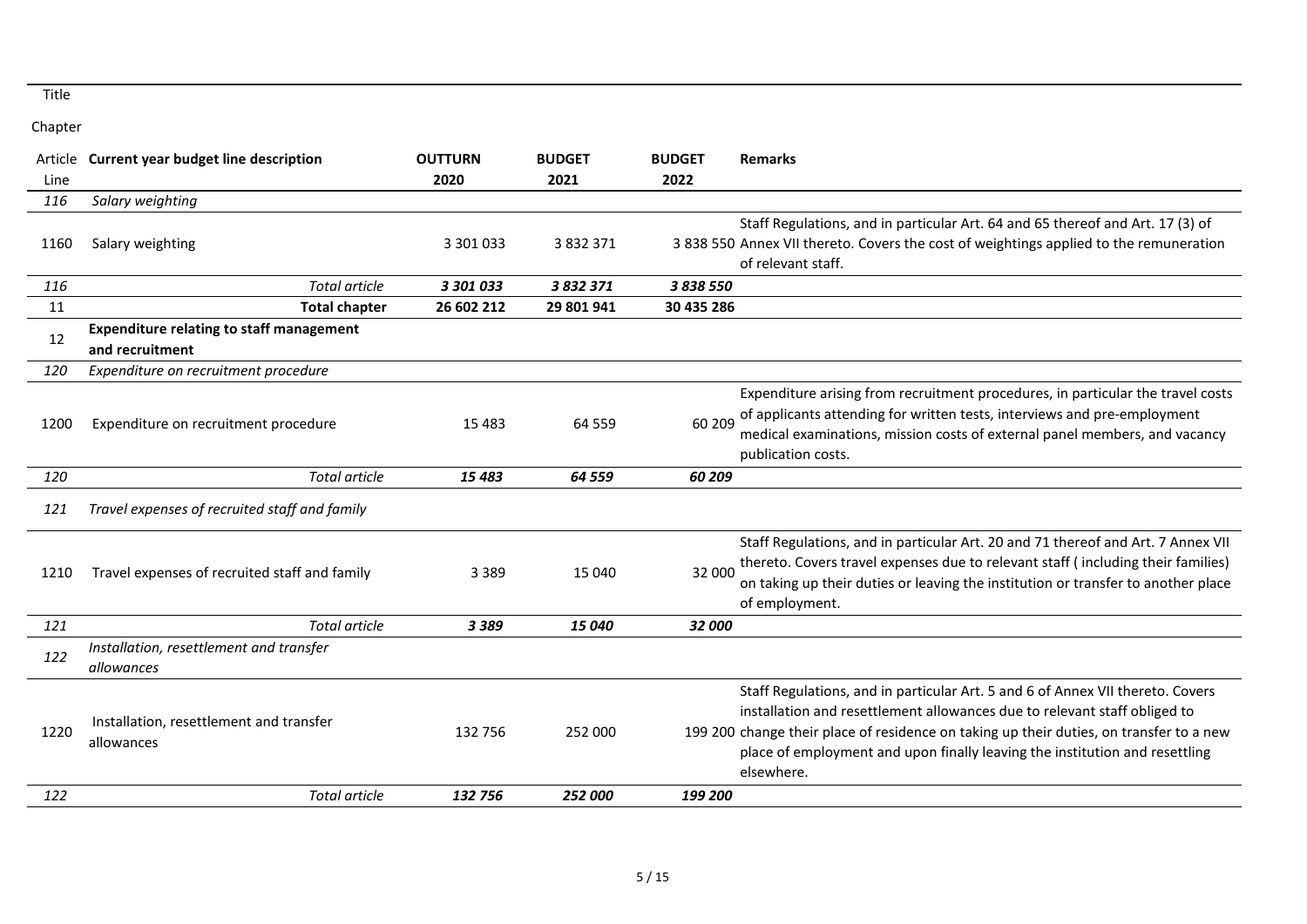|      | Article Current year budget line description        | <b>OUTTURN</b> | <b>BUDGET</b> | <b>BUDGET</b> | <b>Remarks</b>                                                                                                                                                                                                                                                                                                       |
|------|-----------------------------------------------------|----------------|---------------|---------------|----------------------------------------------------------------------------------------------------------------------------------------------------------------------------------------------------------------------------------------------------------------------------------------------------------------------|
| Line |                                                     | 2020           | 2021          | 2022          |                                                                                                                                                                                                                                                                                                                      |
| 123  | Removal expenses                                    |                |               |               |                                                                                                                                                                                                                                                                                                                      |
| 1230 | Removal expenses                                    | 24 094         | 192 400       | 61 200        | Staff Regulations, and in particular Art. 20 and 71 thereof and Art. 20 of Annex<br>VII thereto. Covers temporary daily subsistence allowances for relevant staff<br>who furnish evidence that they must change their place of residence on taking<br>up their duties, or transferring to a new place of employment. |
| 123  | <b>Total article</b>                                | 24 094         | 192 400       | 61 200        |                                                                                                                                                                                                                                                                                                                      |
| 124  | Temporary daily subsistence allowances              |                |               |               |                                                                                                                                                                                                                                                                                                                      |
| 1240 | Temporary daily subsistence allowances              | 71 478         | 149 500       | 72 200        | Staff Regulations, and in particular Art. 20 and 71 thereof and Art. 20 of Annex<br>VII thereto. Covers temporary daily subsistence allowances for relevant staff<br>who furnish evidence that they must change their place of residence on taking<br>up their duties, or transferring to a new place of employment. |
| 124  | <b>Total article</b>                                | 71 478         | 149 500       | 72 200        |                                                                                                                                                                                                                                                                                                                      |
| 129  | <b>External services</b>                            |                |               |               |                                                                                                                                                                                                                                                                                                                      |
| 1290 | External services and consultations                 | 137871         | 160 535       | 142 690       | Services of interim staff and other staff-related external services such as PMO<br>charges                                                                                                                                                                                                                           |
| 129  | Total article                                       | 137871         | 160 535       | 142 690       |                                                                                                                                                                                                                                                                                                                      |
| 12   | <b>Total chapter</b>                                | 385 072        | 834 034       | 567 499       |                                                                                                                                                                                                                                                                                                                      |
| 13   | Mission expenses, travel and incidental<br>expenses |                |               |               |                                                                                                                                                                                                                                                                                                                      |
| 130  | Administrative mission expenses                     |                |               |               |                                                                                                                                                                                                                                                                                                                      |
| 1300 | Administrative mission expenses                     | 15 6 17        | 83784         |               | Mission expenses, expenditure on transport, daily mission allowances, and<br>28 165 other ancillary or exceptional expenditure incurred by staff on mission. Also<br>covers cost of travel insurance.                                                                                                                |
| 130  | Total article                                       | 15617          | 83 7 84       | 28 165        |                                                                                                                                                                                                                                                                                                                      |
| 13   | <b>Total chapter</b>                                | 15 6 17        | 83784         | 28 165        |                                                                                                                                                                                                                                                                                                                      |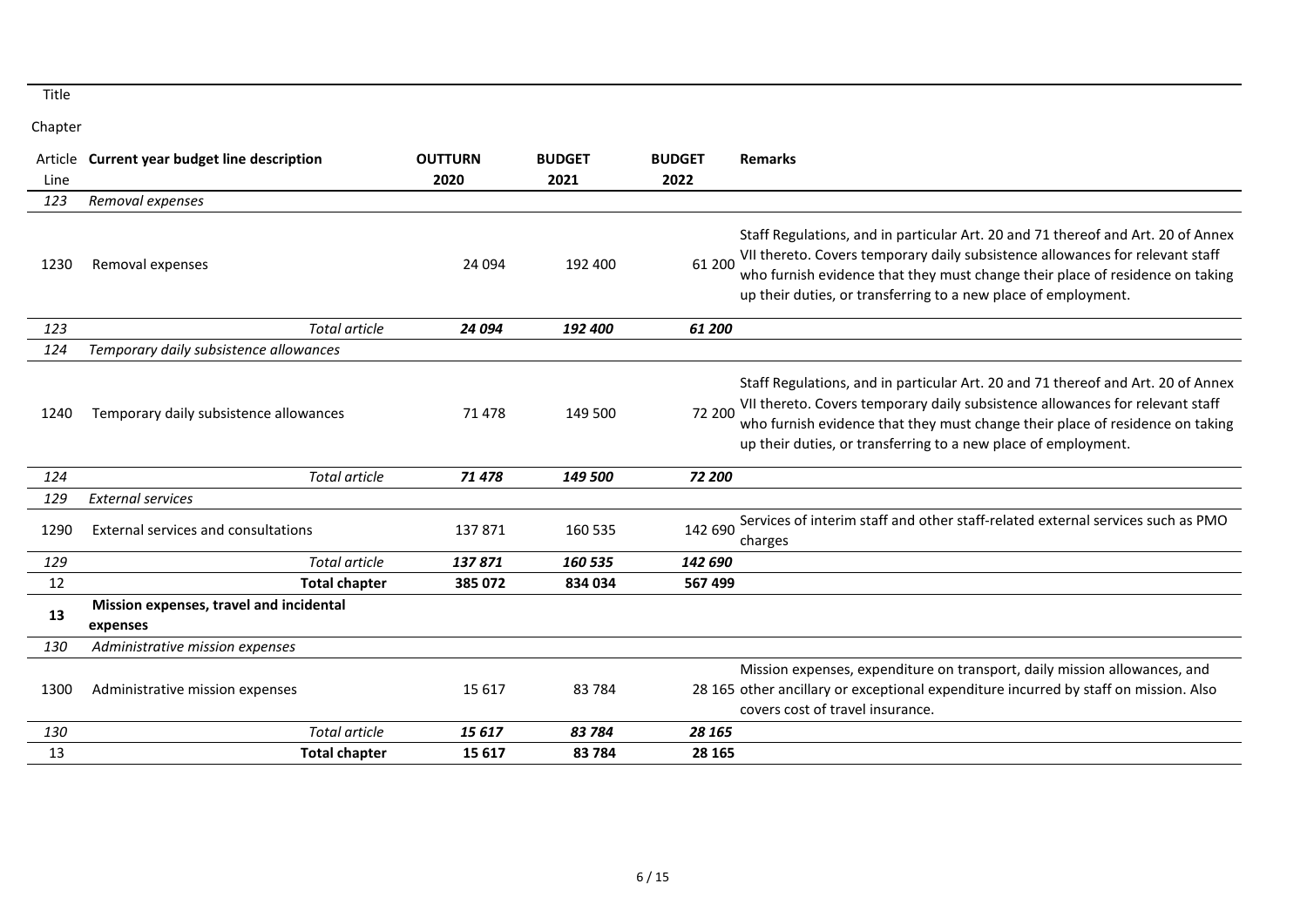|      | Article Current year budget line description |                      | <b>OUTTURN</b> | <b>BUDGET</b> | <b>BUDGET</b> | Remarks                                                                                                                                                                                                                                                                                  |
|------|----------------------------------------------|----------------------|----------------|---------------|---------------|------------------------------------------------------------------------------------------------------------------------------------------------------------------------------------------------------------------------------------------------------------------------------------------|
| Line |                                              |                      | 2020           | 2021          | 2022          |                                                                                                                                                                                                                                                                                          |
| 14   | Socio-medical infrastructure                 |                      |                |               |               |                                                                                                                                                                                                                                                                                          |
| 140  | <b>Medical service</b>                       |                      |                |               |               |                                                                                                                                                                                                                                                                                          |
| 1400 | <b>Medical service</b>                       |                      | 28 859         | 107825        | 116 121       | Costs of medical services, including medical visits, annual medical check-ups,<br>preventive medical examinations and certain vaccinations.                                                                                                                                              |
| 140  |                                              | Total article        | 28859          | 107825        | 116 121       |                                                                                                                                                                                                                                                                                          |
| 141  | <b>EBA Education contribution</b>            |                      |                |               |               |                                                                                                                                                                                                                                                                                          |
| 1410 | <b>EBA Education contribution</b>            |                      | 599 754        | 572957        | 556 881       | EBA Education contribution for EBA staff members - Staff Regulations Annex<br>VII, art. 3, related to school fees within the provisions decided by the<br>Management Board. Also includes expenditure relating to Early Childhood<br>Centres and crèches.                                |
| 141  |                                              | Total article        | 599 754        | 572 957       | 556881        |                                                                                                                                                                                                                                                                                          |
| 142  | <b>EBA RIE contributions</b>                 |                      |                |               |               |                                                                                                                                                                                                                                                                                          |
| 1420 | <b>EBA RIE contributions</b>                 |                      | 90 955         | 107 784       | 90 230        | Canteen (RIE) contribution, home office equipment, and other socio-medical<br>contributions for EBA staff members                                                                                                                                                                        |
| 142  |                                              | Total article        | 90 955         | 107 784       | 90 230        |                                                                                                                                                                                                                                                                                          |
| 14   |                                              | <b>Total chapter</b> | 719 568        | 788 566       | 763 232       |                                                                                                                                                                                                                                                                                          |
| 15   | <b>Staff training</b>                        |                      |                |               |               |                                                                                                                                                                                                                                                                                          |
| 150  | Staff training                               |                      |                |               |               |                                                                                                                                                                                                                                                                                          |
| 1500 | Staff training                               |                      | 341 469        | 572 769       | 482 641       | Staff Regulations, and in particular Art. 24 (a) thereof and Art. 11 and 81 of the<br>CEOS. Covers the costs of language courses as well as learning and<br>development (including courses, events, seminars, information sessions both in-<br>house and outside the EBA) for all staff. |
| 150  |                                              | <b>Total article</b> | 341 469        | 572 769       | 482 641       |                                                                                                                                                                                                                                                                                          |
| 15   |                                              | <b>Total chapter</b> | 341 469        | 572769        | 482 641       |                                                                                                                                                                                                                                                                                          |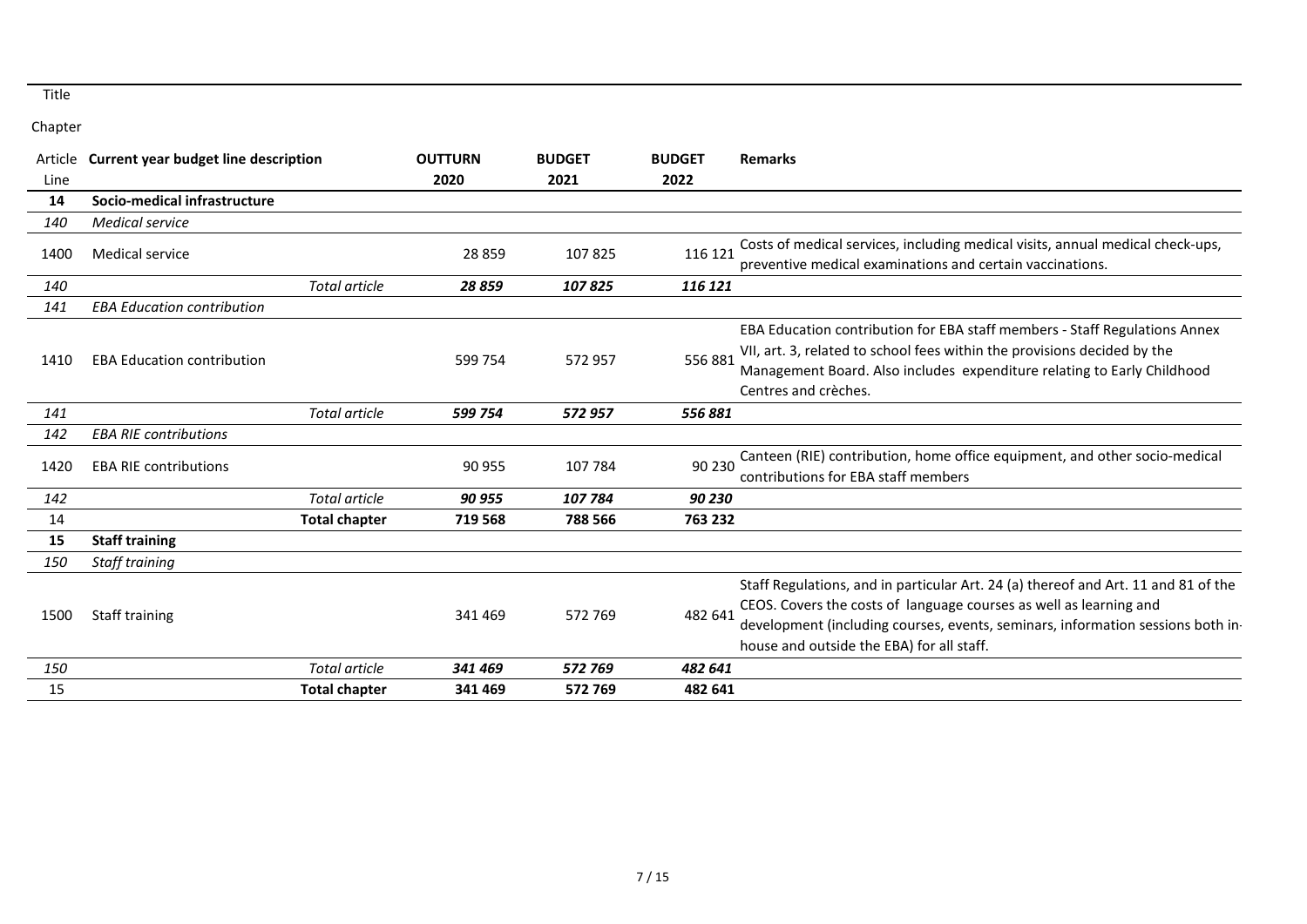|      | Article Current year budget line description                              | <b>OUTTURN</b> | <b>BUDGET</b> | <b>BUDGET</b> | <b>Remarks</b>                                                                                                                                                                                                                                       |
|------|---------------------------------------------------------------------------|----------------|---------------|---------------|------------------------------------------------------------------------------------------------------------------------------------------------------------------------------------------------------------------------------------------------------|
| Line |                                                                           | 2020           | 2021          | 2022          |                                                                                                                                                                                                                                                      |
| 17   | Representation expenses, receptions and<br>events                         |                |               |               |                                                                                                                                                                                                                                                      |
| 170  | Representation expenses, receptions and<br>events                         |                |               |               |                                                                                                                                                                                                                                                      |
| 1700 | Representation, receptions, team building and<br>social activities for SM | 14 4 45        | 107 950       |               | Covers expenditure on the Authority's obligations in respect of representation<br>107 250 especially linked with receptions. Also covers team-building events, work-<br>related social activities cost for staff members, and staff committee costs. |
| 170  | Total article                                                             | 14 4 45        | 107 950       | 107 250       |                                                                                                                                                                                                                                                      |
| 17   | <b>Total chapter</b>                                                      | 14 4 45        | 107 950       | 107 250       |                                                                                                                                                                                                                                                      |
| 1    | <b>TOTAL TITLE 1</b>                                                      | 28 078 383     | 32 189 044    | 32 384 073    |                                                                                                                                                                                                                                                      |
| 2    | <b>INFRASTRUCTURE AND</b><br><b>ADMINISTRATIVE EXPENDITURE</b>            |                |               |               |                                                                                                                                                                                                                                                      |
| 20   | Rental of building and associated costs                                   |                |               |               |                                                                                                                                                                                                                                                      |
| 200  | Rental of building                                                        |                |               |               |                                                                                                                                                                                                                                                      |
| 2000 | Rental of building                                                        | 7 0 3 5 3 3 8  | 2 629 000     | 2 096 506     | Rent relating to occupied buildings or part of buildings. Includes internal<br>assigned revenue appropriations from French government contribution.                                                                                                  |
| 200  | <b>Total article</b>                                                      | 7 035 338      | 2 629 000     | 2096506       |                                                                                                                                                                                                                                                      |
| 201  | Insurance                                                                 |                |               |               |                                                                                                                                                                                                                                                      |
| 2010 | Insurance                                                                 | 28 138         | 6 500         | 7 500         | Insurance premiums on the buildings or part of buildings occupied by the EBA,<br>as well as for contents and civil liability insurances.                                                                                                             |
| 201  | Total article                                                             | 28 138         | 6 500         | 7500          |                                                                                                                                                                                                                                                      |
| 202  | Utilities and building charges                                            |                |               |               |                                                                                                                                                                                                                                                      |
| 2020 | Utilities and building charges                                            | 1 379 090      | 583 440       |               | Building service charges, in accordance with the lease of Europlaza. Includes<br>584 000 electricity and associated charges, RIE annual contribution. May use internal<br>assigned revenue appropriations from French government contribution.       |
| 202  | Total article                                                             | 1 379 090      | 583 440       | 584 000       |                                                                                                                                                                                                                                                      |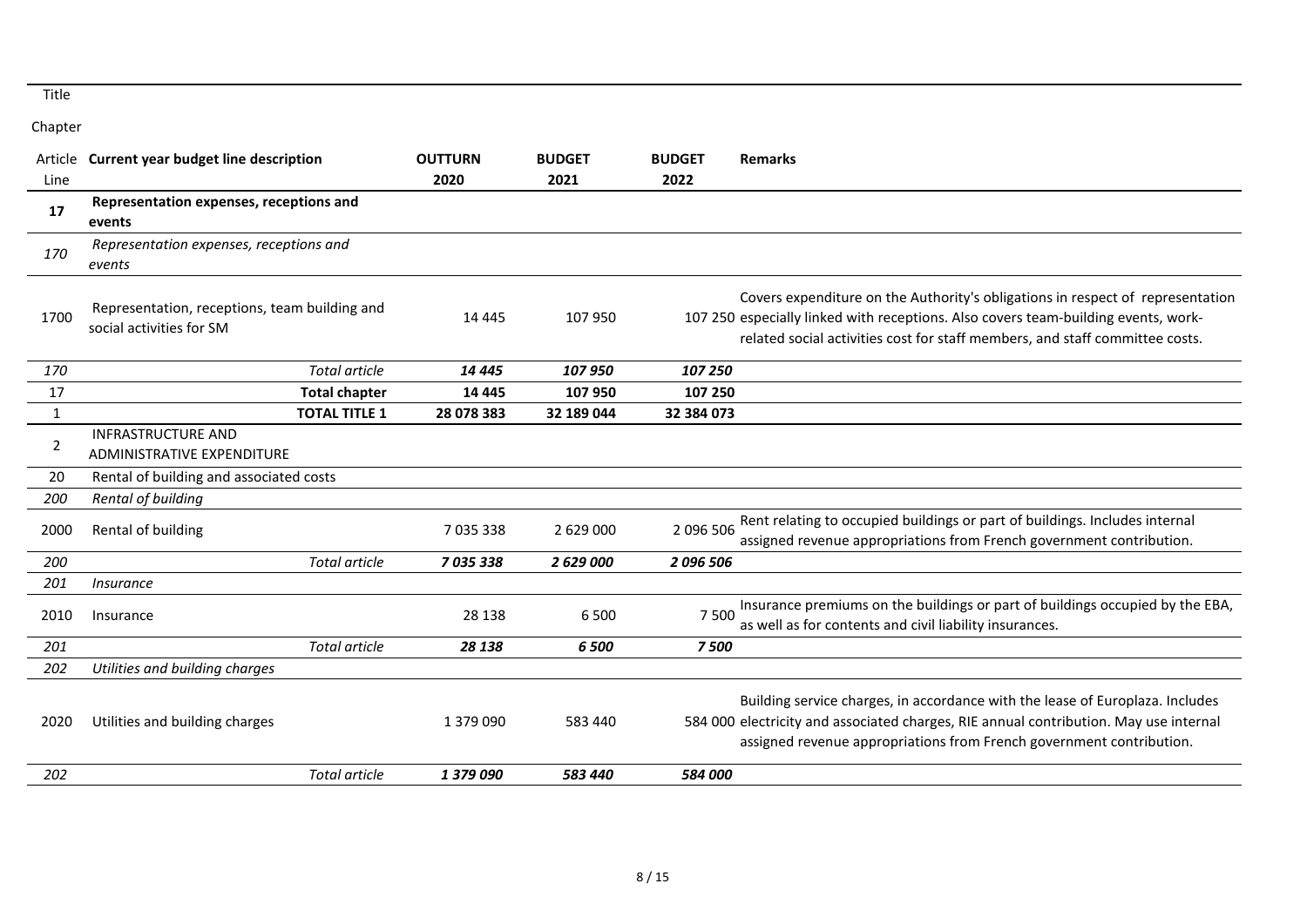|      | Article Current year budget line description | <b>OUTTURN</b> | <b>BUDGET</b> | <b>BUDGET</b> | <b>Remarks</b>                                                                                                                                                                                                                                                                                        |
|------|----------------------------------------------|----------------|---------------|---------------|-------------------------------------------------------------------------------------------------------------------------------------------------------------------------------------------------------------------------------------------------------------------------------------------------------|
| Line |                                              | 2020           | 2021          | 2022          |                                                                                                                                                                                                                                                                                                       |
| 203  | Maintenance, cleaning and repairs            |                |               |               |                                                                                                                                                                                                                                                                                                       |
| 2030 | Maintenance, cleaning and repairs            | 238 861        | 290 510       |               | Maintenance costs, incl. statutory maintenance, for premises, lifts, central<br>298 758 heating, air-conditioning equipment, etc.; regular and occasional cleaning<br>operations, etc.; repainting and repair services and associated supplies.                                                       |
| 203  | Total article                                | 238 861        | 290 510       | 298 758       |                                                                                                                                                                                                                                                                                                       |
| 204  | Business rates and other taxes               |                |               |               |                                                                                                                                                                                                                                                                                                       |
| 2040 | Business rates and other taxes               | 304 449        | 238 530       |               | Local taxes to be paid to the French authorities, in particular property taxes.<br>272 000 May use internal assigned revenue appropriations from French government<br>contribution.                                                                                                                   |
| 204  | Total article                                | 304 449        | 238 530       | 272 000       |                                                                                                                                                                                                                                                                                                       |
| 205  | Fitting out premises and refurbishment works |                |               |               |                                                                                                                                                                                                                                                                                                       |
| 2050 | Fitting out premises and refurbishment works | 2 505 210      | 130 000       | 400 000       | Covers the fitting-out of the office premises e.g. alterations to partitioning,<br>alterations to technical installations and other specialist work on locks,<br>electrical equipment, plumbing, painting, floor coverings, etc. It also covers the<br>necessary equipment and furnishings.           |
| 205  | Total article                                | 2 505 210      | 130 000       | 400 000       |                                                                                                                                                                                                                                                                                                       |
| 20   | <b>Total chapter</b>                         | 11 491 087     | 3 877 980     | 3 658 764     |                                                                                                                                                                                                                                                                                                       |
| 21   | Information and communication technology     |                |               |               |                                                                                                                                                                                                                                                                                                       |
| 210  | Software package and information systems     |                |               |               |                                                                                                                                                                                                                                                                                                       |
| 2100 | Software package and information systems     | 597 464        | 705 077       | 939 630       | Covers purchase or rent of "common" software and includes installation,<br>maintenance and support for the software including all related expenses,<br>where the software is being used for administrative purposes. This includes<br>e.g. operating systems, office software, database software etc. |
| 210  | <b>Total article</b>                         | 597464         | 705 077       | 939 630       |                                                                                                                                                                                                                                                                                                       |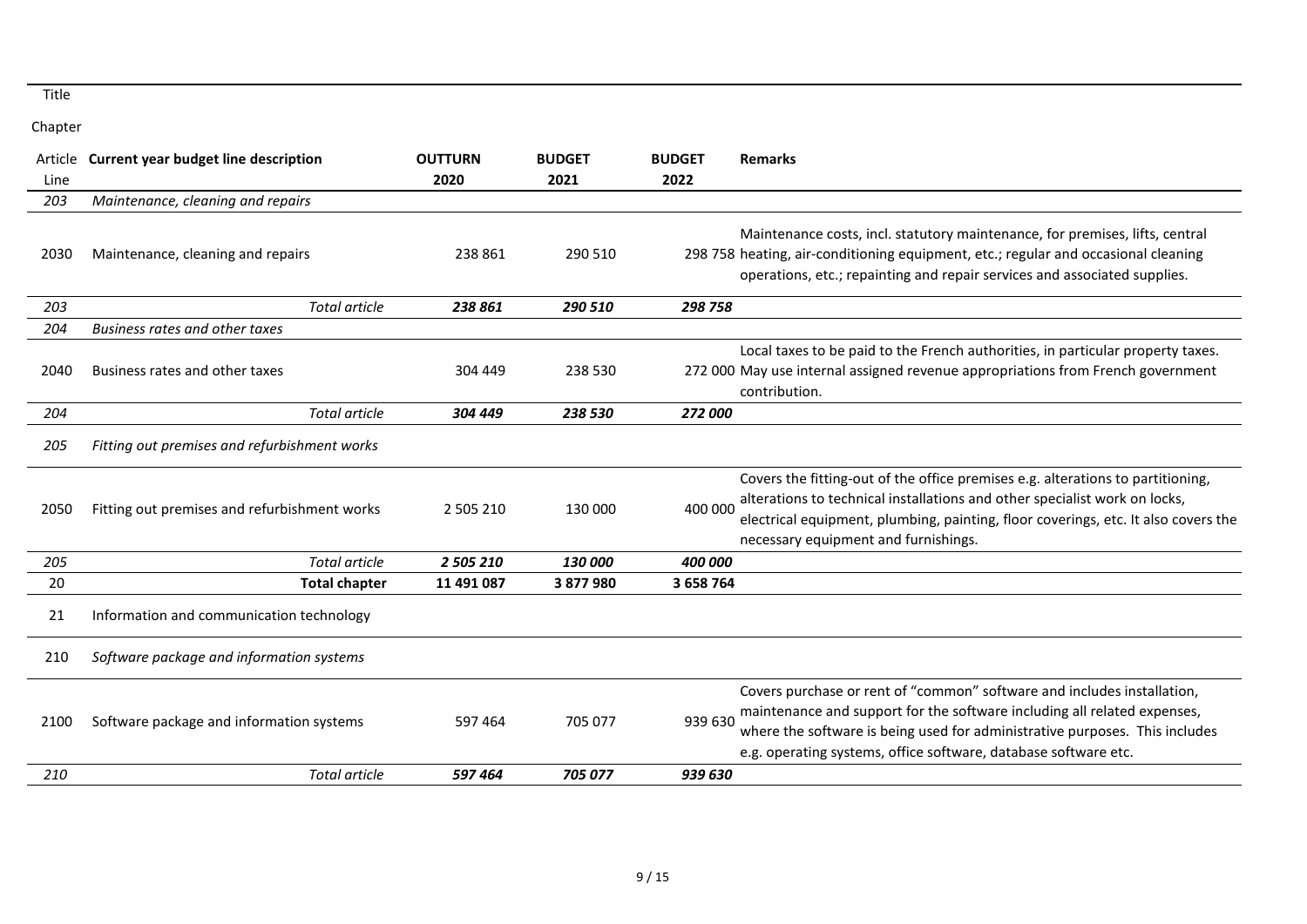|      | Article Current year budget line description                         | <b>OUTTURN</b> | <b>BUDGET</b> | <b>BUDGET</b> | <b>Remarks</b>                                                                                                                                                                                                                                                                       |
|------|----------------------------------------------------------------------|----------------|---------------|---------------|--------------------------------------------------------------------------------------------------------------------------------------------------------------------------------------------------------------------------------------------------------------------------------------|
| Line |                                                                      | 2020           | 2021          | 2022          |                                                                                                                                                                                                                                                                                      |
| 211  | Computing and telecommunications<br>machinery equipment and supplies |                |               |               |                                                                                                                                                                                                                                                                                      |
| 2110 | Computing and telecommunications<br>machinery equipment and supplies | 149 658        | 141 200       |               | Covers purchase and rental of "common" hardware and includes the<br>134 200 installation, maintenance, support and all related expenses. Includes e.g. PCs,<br>laptops, monitors, printers, network equipment, telephones, etc.                                                      |
| 211  | Total article                                                        | 149 658        | 141 200       | 134 200       |                                                                                                                                                                                                                                                                                      |
| 212  | IT Services: consulting software development<br>and support          |                |               |               |                                                                                                                                                                                                                                                                                      |
| 2120 | IT Services: consulting software development<br>and support          | 2 908 635      | 3 5 5 2 7 8 9 | 4 246 800     | Covers purchase of "common" services such as consultancy services, software<br>development and support services for administrative purposes. This includes<br>e.g. hiring of consultants for IT Support, having software developed or<br>customized, IT infrastructure support, etc. |
| 212  | <b>Total article</b>                                                 | 2 908 635      | 3 5 5 2 7 8 9 | 4 246 800     |                                                                                                                                                                                                                                                                                      |
| 21   | <b>Total chapter</b>                                                 | 3 655 758      | 4 399 066     | 5 320 630     |                                                                                                                                                                                                                                                                                      |
| 23   | Current administrative expenditure                                   |                |               |               |                                                                                                                                                                                                                                                                                      |
| 230  | Main current administrative expenditure                              |                |               |               |                                                                                                                                                                                                                                                                                      |
| 2300 | Stationery and printing                                              | 76 113         | 83 400        |               | Covers office stationery and supplies, and office services such as postal and<br>85 600 courier services, offsite storage, confidential waste shredding, plant hire, and<br>external printing.                                                                                       |
| 230  | Total article                                                        | 76 113         | 83 400        | 85 600        |                                                                                                                                                                                                                                                                                      |
| 232  | Legal expenses                                                       |                |               |               |                                                                                                                                                                                                                                                                                      |
| 2320 | Legal advice and consultations                                       | 67 231         | 185 000       |               | 49 615 Covers the cost of external legal consultancy.                                                                                                                                                                                                                                |
| 232  | <b>Total article</b>                                                 | 67 231         | 185 000       | 49 615        |                                                                                                                                                                                                                                                                                      |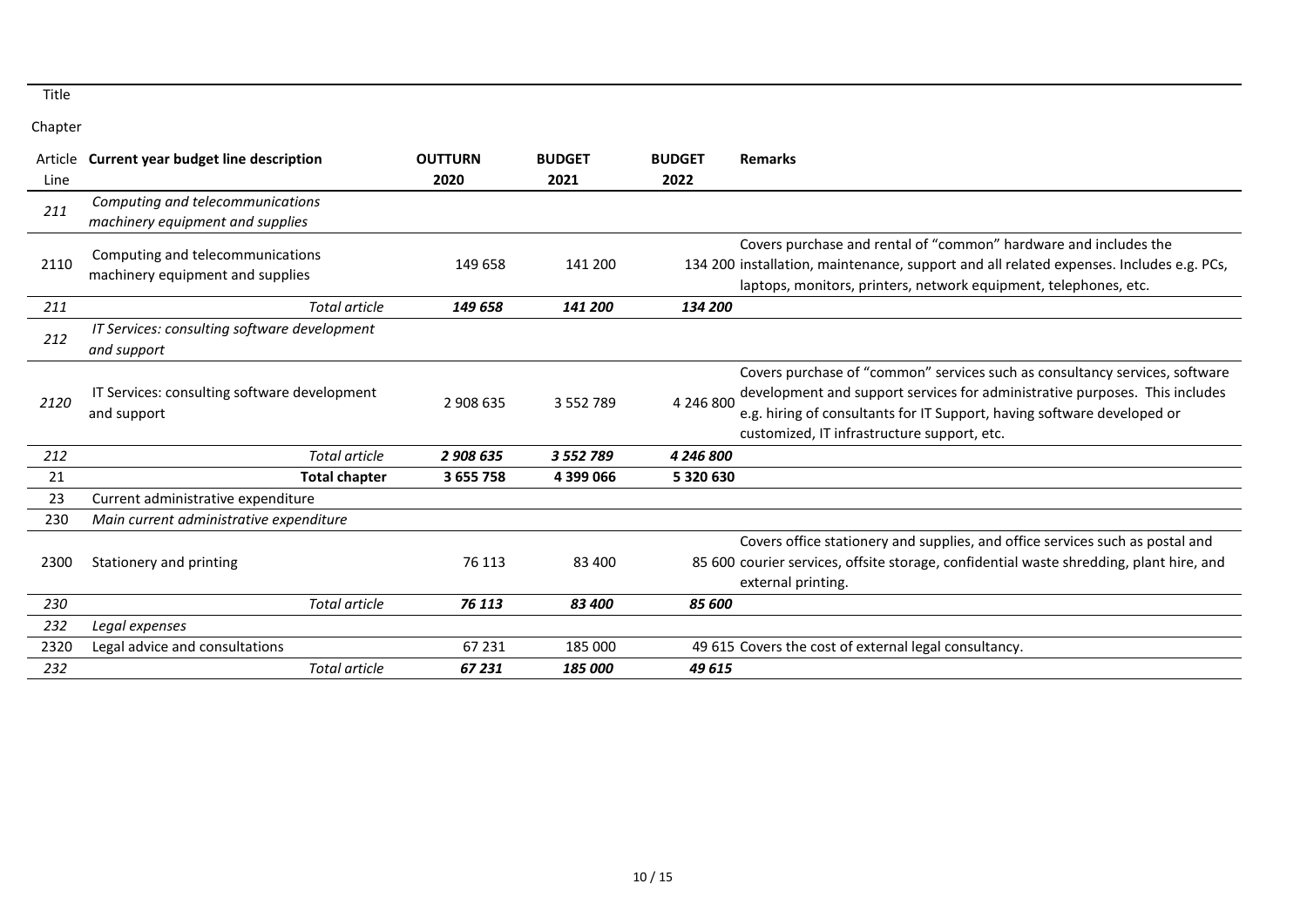|      | Article Current year budget line description                           | <b>OUTTURN</b> | <b>BUDGET</b> | <b>BUDGET</b> | <b>Remarks</b>                                                                                                                                                                                                                                                                                                                                                                                                                                      |
|------|------------------------------------------------------------------------|----------------|---------------|---------------|-----------------------------------------------------------------------------------------------------------------------------------------------------------------------------------------------------------------------------------------------------------------------------------------------------------------------------------------------------------------------------------------------------------------------------------------------------|
| Line |                                                                        | 2020           | 2021          | 2022          |                                                                                                                                                                                                                                                                                                                                                                                                                                                     |
| 233  | Other administrative operating expenses                                |                |               |               |                                                                                                                                                                                                                                                                                                                                                                                                                                                     |
| 2332 | Other administrative expenditure and<br>consulting expenses            | 378 968        | 386 453       |               | Covers sundry administrative services related to administrative matters,<br>including reception, missions and handyman services; health & safety<br>484 500 assessments; EMAS consultancy and related services; EMAS initiatives<br>including public transport subsidy; agency network contribution; treasury fees;<br>bank fees and charges; annual audit fees; security passes etc.                                                               |
| 233  | <b>Total article</b>                                                   | 378968         | 386 453       | 484 500       |                                                                                                                                                                                                                                                                                                                                                                                                                                                     |
| 23   | <b>Total chapter</b>                                                   | 522 311        | 654 853       | 619 715       |                                                                                                                                                                                                                                                                                                                                                                                                                                                     |
| 24   | Postage and telecommunications                                         |                |               |               |                                                                                                                                                                                                                                                                                                                                                                                                                                                     |
| 241  | <b>Telecommunication services</b>                                      |                |               |               |                                                                                                                                                                                                                                                                                                                                                                                                                                                     |
| 2410 | Telecommunication services                                             | 181 300        | 123 600       | 78 000        | Covers all telecommunication related charges for landlines, mobile lines,<br>teleconference facilities and related services.                                                                                                                                                                                                                                                                                                                        |
| 241  | <b>Total article</b>                                                   | 181 300        | 123 600       | 78 000        |                                                                                                                                                                                                                                                                                                                                                                                                                                                     |
| 24   | <b>Total chapter</b>                                                   | 181 300        | 123 600       | 78 000        |                                                                                                                                                                                                                                                                                                                                                                                                                                                     |
| 25   | Information and publishing                                             |                |               |               |                                                                                                                                                                                                                                                                                                                                                                                                                                                     |
| 250  | Communications, publications and<br>translations costs                 |                |               |               |                                                                                                                                                                                                                                                                                                                                                                                                                                                     |
| 2500 | Communications, publications and translation -<br>administrative costs | 183 296        | 170919        | 392 916       | Covers the cost of editing, translation and publishing expenses related to the<br>administration of the Agency. Also covers costs driven by the development and<br>implementation of the digital communication strategy, as well as costs related<br>to the production and purchase of various communications materials and<br>services (e.g. photography, stock pictures, videos, factsheets, infographics,<br>podcasts), and other related costs. |
| 2501 | Website                                                                | 154 132        | 81720         |               | Cost of maintaining and developing the website of the authority. (Merged into<br>2500 in 2022, as most website costs moved to IT budget lines)                                                                                                                                                                                                                                                                                                      |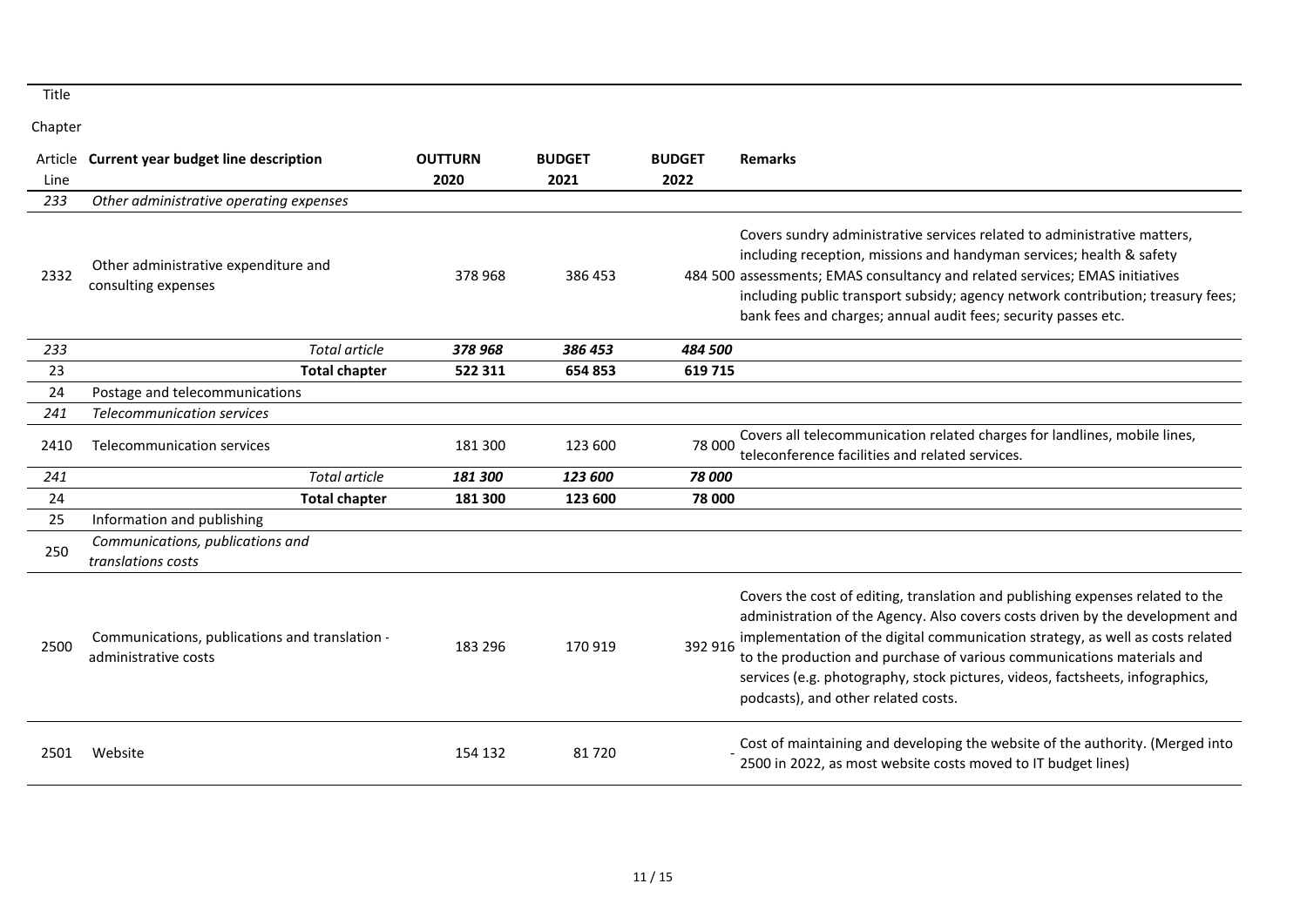|      | Article Current year budget line description                                    | <b>OUTTURN</b> | <b>BUDGET</b> | <b>BUDGET</b> | <b>Remarks</b>                                                                                                                                                                                                                                 |
|------|---------------------------------------------------------------------------------|----------------|---------------|---------------|------------------------------------------------------------------------------------------------------------------------------------------------------------------------------------------------------------------------------------------------|
| Line |                                                                                 | 2020           | 2021          | 2022          |                                                                                                                                                                                                                                                |
| 2502 | Press and policy monitoring services,<br>subscriptions and library acquisitions | 195 115        | 143 104       |               | Covers the cost of press monitoring services and media databases, paper and<br>199 799 online subscriptions to newspapers and periodicals, library books, and related<br>items and services.                                                   |
| 250  | Total article                                                                   | 532 542        | 395 743       | 592 715       |                                                                                                                                                                                                                                                |
| 25   | <b>Total chapter</b>                                                            | 532 542        | 395 743       | 592 715       |                                                                                                                                                                                                                                                |
| 26   | Meeting expenses                                                                |                |               |               |                                                                                                                                                                                                                                                |
| 260  | Administrative meeting expenses                                                 |                |               |               |                                                                                                                                                                                                                                                |
| 2600 | Administrative meeting expenses                                                 |                |               |               | Cost of hire of rooms, lunches, refreshments and external staff hired for the<br>event.                                                                                                                                                        |
| 260  | <b>Total article</b>                                                            |                |               |               |                                                                                                                                                                                                                                                |
| 26   | <b>Total chapter</b>                                                            |                |               |               |                                                                                                                                                                                                                                                |
| 2    | <b>TOTAL TITLE 2</b>                                                            | 16 382 999     | 9 451 243     | 10 269 824    |                                                                                                                                                                                                                                                |
| 3    | OPERATIONAL EXPENDITURE                                                         |                |               |               |                                                                                                                                                                                                                                                |
| 31   | <b>General Operational Expenditure</b>                                          |                |               |               |                                                                                                                                                                                                                                                |
| 310  | Seminars and workshops                                                          |                |               |               |                                                                                                                                                                                                                                                |
| 3100 | Seminars and workshops                                                          | 6 0 0 0        | 60 500        |               | Covers the costs of sectoral and cross sectoral training for external<br>65 500 stakeholders, including the cost of developing and organising the training,<br>including online courses, and costs of attendance of speakers and participants. |
| 310  | <b>Total article</b>                                                            | 6 000          | 60 500        | 65 500        |                                                                                                                                                                                                                                                |
| 311  | Operational missions and meetings                                               |                |               |               |                                                                                                                                                                                                                                                |
| 3110 | Operational missions                                                            | 74 712         | 520 200       |               | 216 447 Operational missions of EBA staff.                                                                                                                                                                                                     |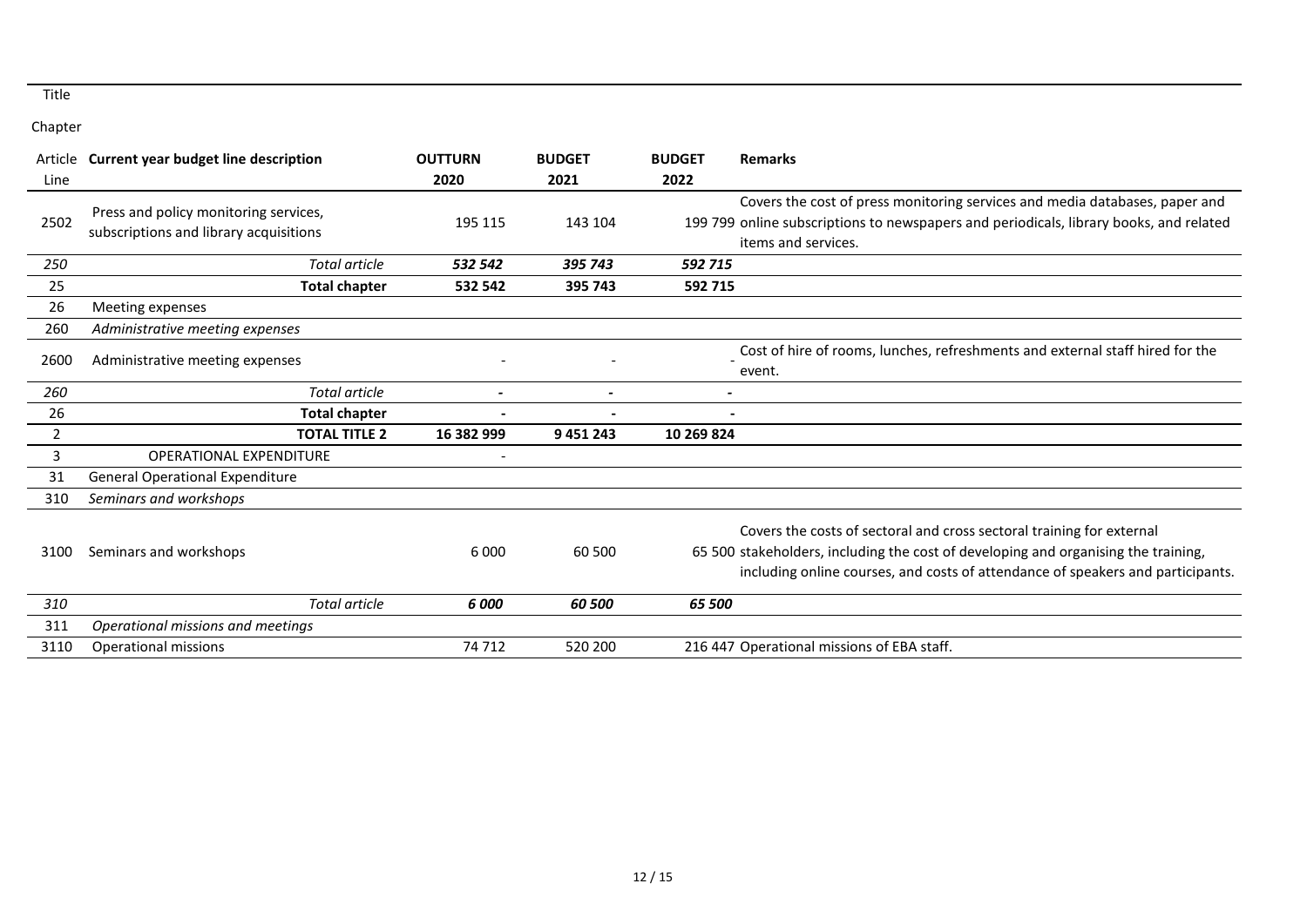|      | Article Current year budget line description                                               | <b>OUTTURN</b> | <b>BUDGET</b> | <b>BUDGET</b> | <b>Remarks</b>                                                                                                                                                                                                                                                                                                                                                                                                                                                                                                                                                                                                                                                                                                                                                                                                |
|------|--------------------------------------------------------------------------------------------|----------------|---------------|---------------|---------------------------------------------------------------------------------------------------------------------------------------------------------------------------------------------------------------------------------------------------------------------------------------------------------------------------------------------------------------------------------------------------------------------------------------------------------------------------------------------------------------------------------------------------------------------------------------------------------------------------------------------------------------------------------------------------------------------------------------------------------------------------------------------------------------|
| Line |                                                                                            | 2020           | 2021          | 2022          |                                                                                                                                                                                                                                                                                                                                                                                                                                                                                                                                                                                                                                                                                                                                                                                                               |
| 3111 | General Operational meetings costs                                                         | 169 725        | 498 962       |               | Operational meeting costs related to EBA sub-groups, standing committees<br>and working groups, and the like, held within or outside EBA premises.<br>Includes costs for catering, service staff, rental of rooms, services for the<br>technical set up of the meeting rooms, rental of audio-visual equipment,<br>handyman work for rearranging and set up of room layouts, purchase of<br>158 578 meeting-related goods and services. Includes dinners and restaurant visits of<br>EBA working groups (one/year) and reimbursement of external participants<br>including speakers and panel discussants. Includes: Cost of dinners provided to<br>Board of Supervisors (BoS) members and the reimbursement of other<br>expenses.<br>[From 2022, BSG and BoA expenses are being covered by budget line 3114] |
| 3114 | Banking and stakeholders group (BSG), Board<br>of Appeal (BoA) meetings and reimbursements |                |               |               | This appropriation is intended to cover the cost of reimbursement of travel<br>costs for BSG members representing non-profit organisations and/or<br>academics participating at EBA working groups and meetings. Includes daily<br>123 820 allowances for BSG members.<br>It also covers travel and hotel expenses for BoA members, hire of rooms,<br>lunches, refreshments, etc. dinners provided to BoA members and the<br>reimbursement of expenses. Includes costs for members' time.                                                                                                                                                                                                                                                                                                                     |
| 311  | Total article                                                                              | 244 437        | 1019162       | 498 845       |                                                                                                                                                                                                                                                                                                                                                                                                                                                                                                                                                                                                                                                                                                                                                                                                               |
| 312  | Operational consulting services                                                            |                |               |               |                                                                                                                                                                                                                                                                                                                                                                                                                                                                                                                                                                                                                                                                                                                                                                                                               |
| 3120 | Operational consulting services                                                            | 614 941        | 1 122 604     |               | 1 102 000 Consulting services in relation to operational matters.                                                                                                                                                                                                                                                                                                                                                                                                                                                                                                                                                                                                                                                                                                                                             |
| 3122 | Subscription to Data Services and database of<br>financial and market data                 | 199 146        | 314880        |               | 314 155 Cost of data services and financial market data subscriptions.                                                                                                                                                                                                                                                                                                                                                                                                                                                                                                                                                                                                                                                                                                                                        |
| 312  | Total article                                                                              | 814087         | 1437483       | 1416155       |                                                                                                                                                                                                                                                                                                                                                                                                                                                                                                                                                                                                                                                                                                                                                                                                               |
| 313  | Communication and publication activities,<br>including operational translations costs      |                |               |               |                                                                                                                                                                                                                                                                                                                                                                                                                                                                                                                                                                                                                                                                                                                                                                                                               |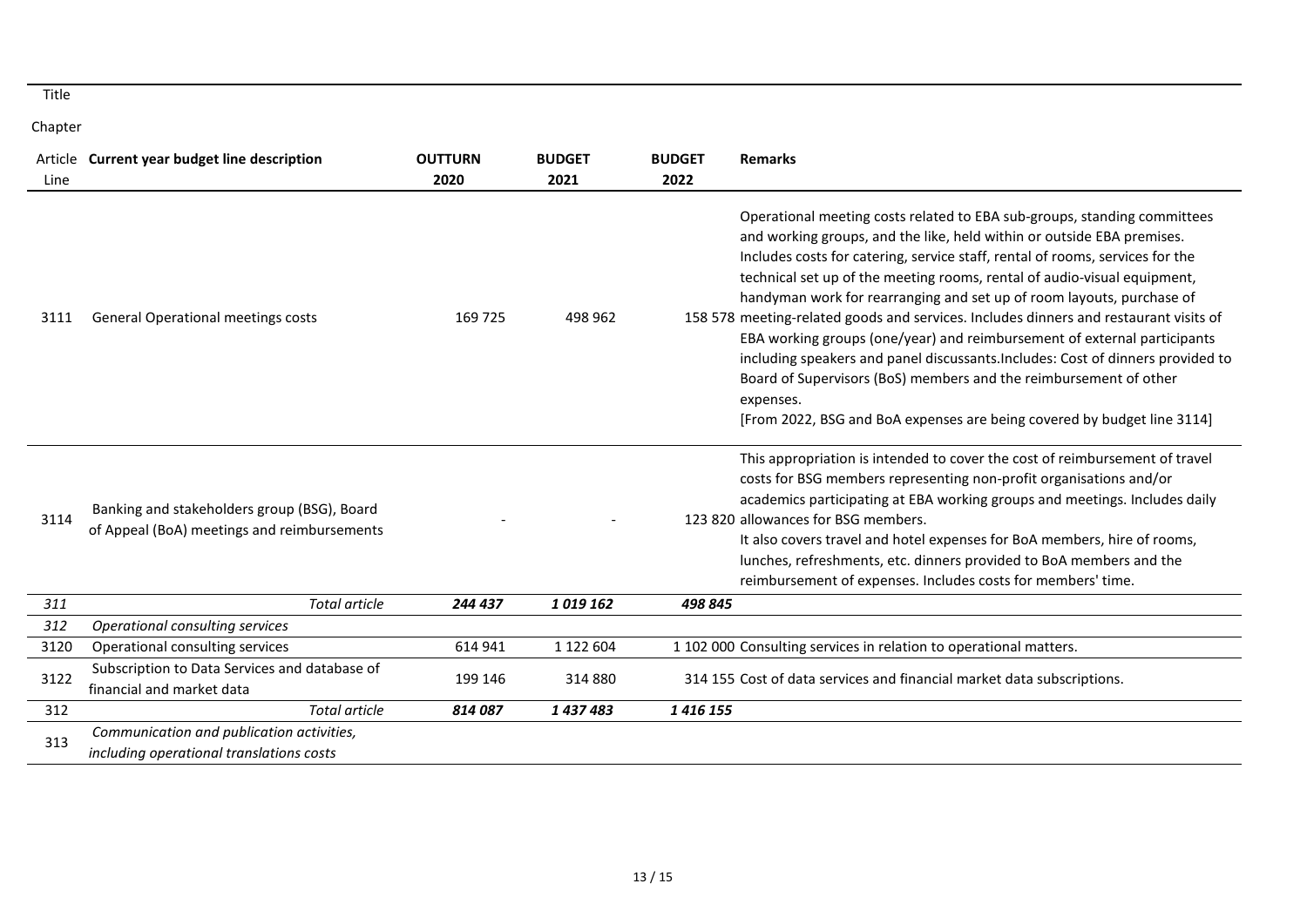| Article | <b>Current year budget line description</b>                                           | <b>OUTTURN</b> | <b>BUDGET</b> | <b>BUDGET</b> | <b>Remarks</b>                                                                                                                                                                                                                                                           |
|---------|---------------------------------------------------------------------------------------|----------------|---------------|---------------|--------------------------------------------------------------------------------------------------------------------------------------------------------------------------------------------------------------------------------------------------------------------------|
| Line    |                                                                                       | 2020           | 2021          | 2022          |                                                                                                                                                                                                                                                                          |
| 3130    | Communication and publication activities,<br>including operational translations costs | 685 295        | 1 0 3 0 9 0 0 | 1 061 207     | Covers cost of editing, translation and publication of document related to the<br>activity of the Agency. This budget line may receive internal assigned revenue<br>arising from recharges to the other ESA of the costs of translating and editing<br>joint guidelines. |
| 313     | Total article                                                                         | 685 295        | 1 030 900     | 1061207       |                                                                                                                                                                                                                                                                          |
| 31      | <b>Total chapter</b>                                                                  | 1749819        | 3 548 045     | 3 041 707     |                                                                                                                                                                                                                                                                          |
| 32      | Expenses for operational purposes                                                     |                |               |               |                                                                                                                                                                                                                                                                          |
| 320     | Software package and information systems                                              |                |               |               |                                                                                                                                                                                                                                                                          |
| 3200    | Software package and information systems                                              | 537 232        | 669 163       | 560 854       | Purchase or rent of operational software, including installation, maintenance,<br>support and related expenses.                                                                                                                                                          |
| 320     | Total article                                                                         | 537 232        | 669 163       | 560 854       |                                                                                                                                                                                                                                                                          |